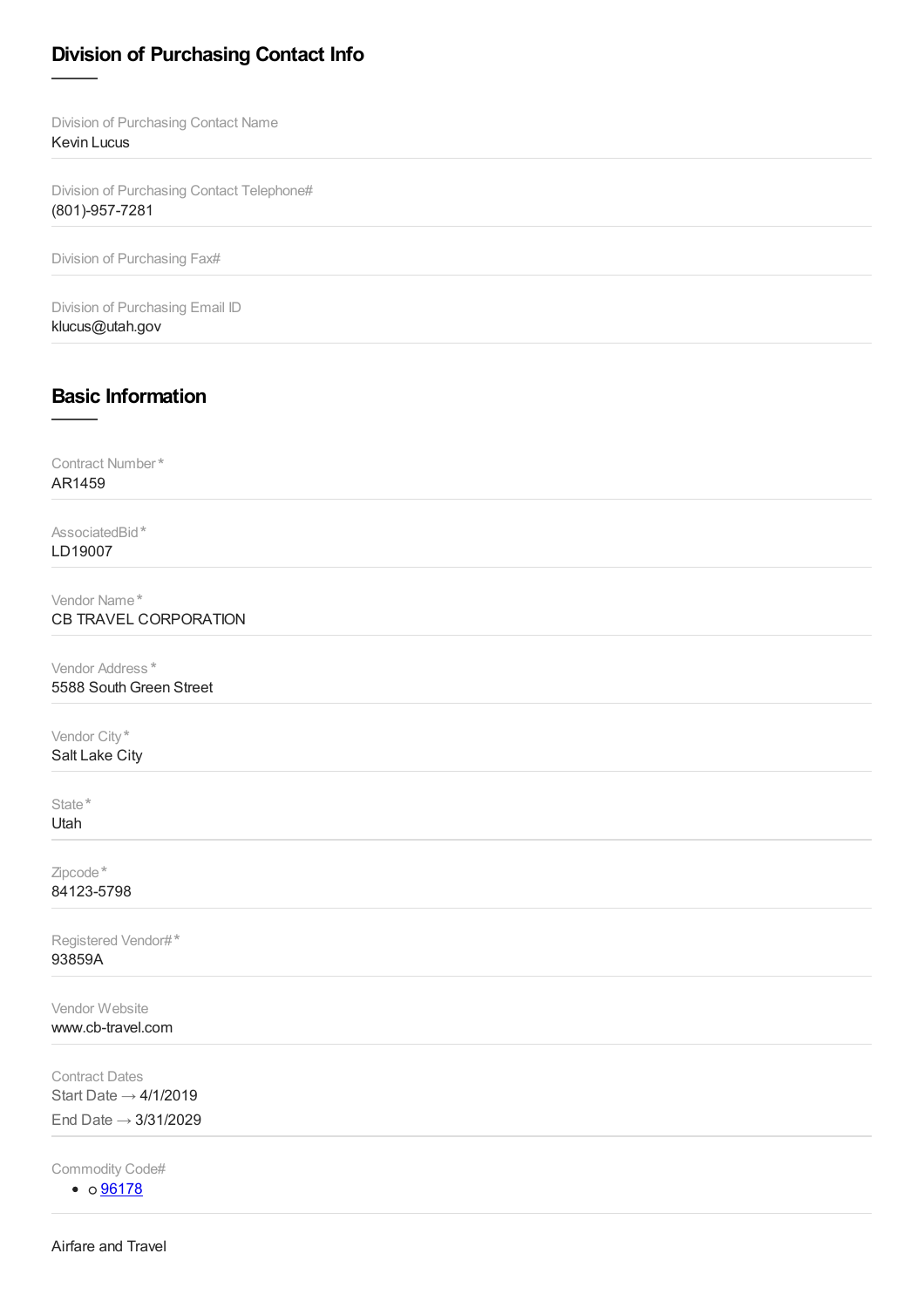Vendor Contact Name Lisa Roybal

Vendor Contact Phone # (801)-327-7605

Vendor Contact Email ID lisa.roybal@cbtravel.com

Prompt Payment Discount

Type of Service Goods & Service

## **Order Instructions**

Instructions

This Statewide contract is an AR (Authorization Required) contract. Authorization is required before purchase can be made. The Authorization requirements and procedure is detailed in the attachment to the contract. Order may be placed only after Authorization is received. This contract covers only those items listed in the price schedule. It is the responsibility of the agency to ensure that other items purchased are invoiced separately. State agencies will place orders directly with the vendor creating a PRC in Finet Agencies will return to the vendor any invoice which reflects incorrect pricing.

Provide travel management services via a full service on-site branch, to make business travel arrangements for all State agencies, boards, commissions, and participating political subdivisions (i.e. colleges, universities, school districts, counties, cities, etc.)

This contract is administered and coordinated through the State of Utah Travel Office for all State agencies and all **political subdivisions.**

**Please contact Tami Nelson at (385) 214-7352 to coordinate your services required fromthis contract.**

## **Additional Details**

Details

Please see Full Contract for FERPA - Student Level Data Protection Standard Terms and Conditions.